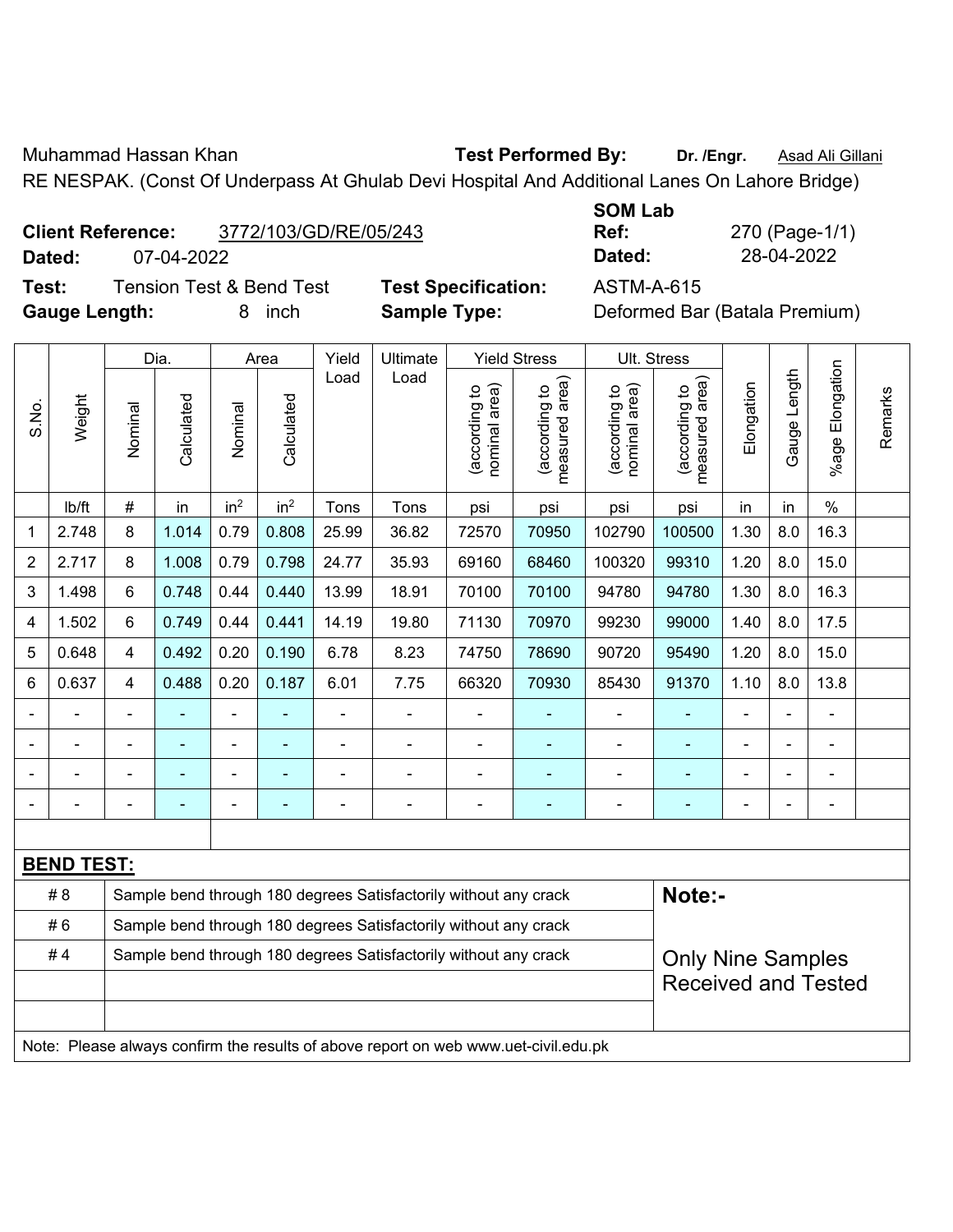Shifa Developments Services. **Test Performed By:** Dr. /Engr. **Asad Ali Gillani** 

Senior Project Manager, Shifa National Hospital, Lahore Skp Road,Faisalabad)

| <b>Client Reference:</b> | SNHF/SDS/ST/02 | <b>Ref:</b> | 271 (Page-1/ |
|--------------------------|----------------|-------------|--------------|
| Dated:                   | 28-04-2022     | Dated:      | 28-04-2022   |

**Test:** Tension Test & Bend Test **Test Specification:** ASTM-A-615 **Gauge Length:** 8 inch **Sample Type:** Deformed Bar

**SOM Lab Ref:** 271 (Page-1/1)

|                |                                                                                     |                                                                                                | Dia.           |                              | Area            | Yield | Ultimate                                                         |                                | <b>Yield Stress</b>                |                                | Ult. Stress                     |                            |                |                       |         |
|----------------|-------------------------------------------------------------------------------------|------------------------------------------------------------------------------------------------|----------------|------------------------------|-----------------|-------|------------------------------------------------------------------|--------------------------------|------------------------------------|--------------------------------|---------------------------------|----------------------------|----------------|-----------------------|---------|
| S.No.          | Weight                                                                              | Nominal                                                                                        | Calculated     | Nominal                      | Calculated      | Load  | Load                                                             | nominal area)<br>(according to | area)<br>(according to<br>measured | nominal area)<br>(according to | measured area)<br>(according to | Elongation                 | Gauge Length   | Elongation<br>$%$ age | Remarks |
|                | Ib/ft                                                                               | #                                                                                              | in             | in <sup>2</sup>              | in <sup>2</sup> | Tons  | Tons                                                             | psi                            | psi                                | psi                            | psi                             | in                         | in             | $\%$                  |         |
| 1              | 2.641                                                                               | 8                                                                                              | 0.994          | 0.79                         | 0.776           | 23.92 | 33.13                                                            | 66790                          | 68000                              | 92490                          | 94160                           | 1.30                       | 8.0            | 16.3                  | Kamran  |
| $\overline{2}$ | 2.626                                                                               | 8                                                                                              | 0.991          | 0.79                         | 0.772           | 23.96 | 33.35                                                            | 66880                          | 68440                              | 93120                          | 95290                           | 1.20                       | 8.0            | 15.0                  | Kamran  |
| 3              | 2.683                                                                               | 8                                                                                              | 1.002          | 0.79                         | 0.788           | 22.63 | 36.14                                                            | 63180                          | 63340                              | 100880                         | 101140                          | 1.20                       | 8.0            | 15.0                  | SGI     |
| 4              | 2.688                                                                               | 8                                                                                              | 1.003          | 0.79                         | 0.790           | 22.80 | 36.41                                                            | 63660                          | 63660                              | 101650                         | 101650                          | 1.30                       | 8.0            | 16.3                  | SGI     |
| 5              | 1.503                                                                               | 6                                                                                              | 0.750          | 0.44                         | 0.442           | 13.07 | 18.34                                                            | 65510                          | 65210                              | 91920                          | 91510                           | 1.20                       | 8.0            | 15.0                  | Kamran  |
| 6              | 1.492                                                                               | 6                                                                                              | 0.747          | 0.44                         | 0.438           | 12.97 | 18.20                                                            | 65000                          | 65290                              | 91210                          | 91620                           | 1.40                       | 8.0            | 17.5                  | Kamran  |
| 7              | 1.437                                                                               | 6                                                                                              | 0.733          | 0.44                         | 0.422           | 12.33 | 20.08                                                            | 61830                          | 64460                              | 100660                         | 104950                          | 1.40                       | 8.0            | 17.5                  | SGI     |
| 8              | 1.430                                                                               | 6                                                                                              | 0.731          | 0.44                         | 0.420           | 12.44 | 20.34                                                            | 62340                          | 65310                              | 101940                         | 106790                          | 1.30                       | 8.0            | 16.3                  | SGI     |
|                | ä,                                                                                  |                                                                                                | $\blacksquare$ | $\qquad \qquad \blacksquare$ |                 | ÷,    | ÷,                                                               | L,                             |                                    | $\blacksquare$                 | $\blacksquare$                  | ä,                         | $\blacksquare$ | $\blacksquare$        |         |
|                | -                                                                                   |                                                                                                | $\blacksquare$ | -                            | ۰               | ÷     | $\blacksquare$                                                   | $\blacksquare$                 | $\overline{\phantom{a}}$           | -                              | $\blacksquare$                  |                            | ä,             | $\blacksquare$        |         |
|                |                                                                                     |                                                                                                |                |                              |                 |       |                                                                  |                                |                                    |                                |                                 |                            |                |                       |         |
|                | <b>BEND TEST:</b>                                                                   |                                                                                                |                |                              |                 |       |                                                                  |                                |                                    |                                |                                 |                            |                |                       |         |
|                | #8                                                                                  |                                                                                                |                |                              |                 |       | Sample bend through 180 degrees Satisfactorily without any crack |                                |                                    |                                | Note:-                          |                            |                |                       |         |
|                | #8                                                                                  |                                                                                                |                |                              |                 |       | Sample bend through 180 degrees Satisfactorily without any crack |                                |                                    |                                |                                 |                            |                |                       |         |
|                | #6                                                                                  | Sample bend through 180 degrees Satisfactorily without any crack<br><b>Only Twelve Samples</b> |                |                              |                 |       |                                                                  |                                |                                    |                                |                                 |                            |                |                       |         |
|                | #6                                                                                  | Sample bend through 180 degrees Satisfactorily without any crack                               |                |                              |                 |       |                                                                  |                                |                                    |                                |                                 | <b>Received and Tested</b> |                |                       |         |
|                |                                                                                     |                                                                                                |                |                              |                 |       |                                                                  |                                |                                    |                                |                                 |                            |                |                       |         |
|                | Note: Please always confirm the results of above report on web www.uet-civil.edu.pk |                                                                                                |                |                              |                 |       |                                                                  |                                |                                    |                                |                                 |                            |                |                       |         |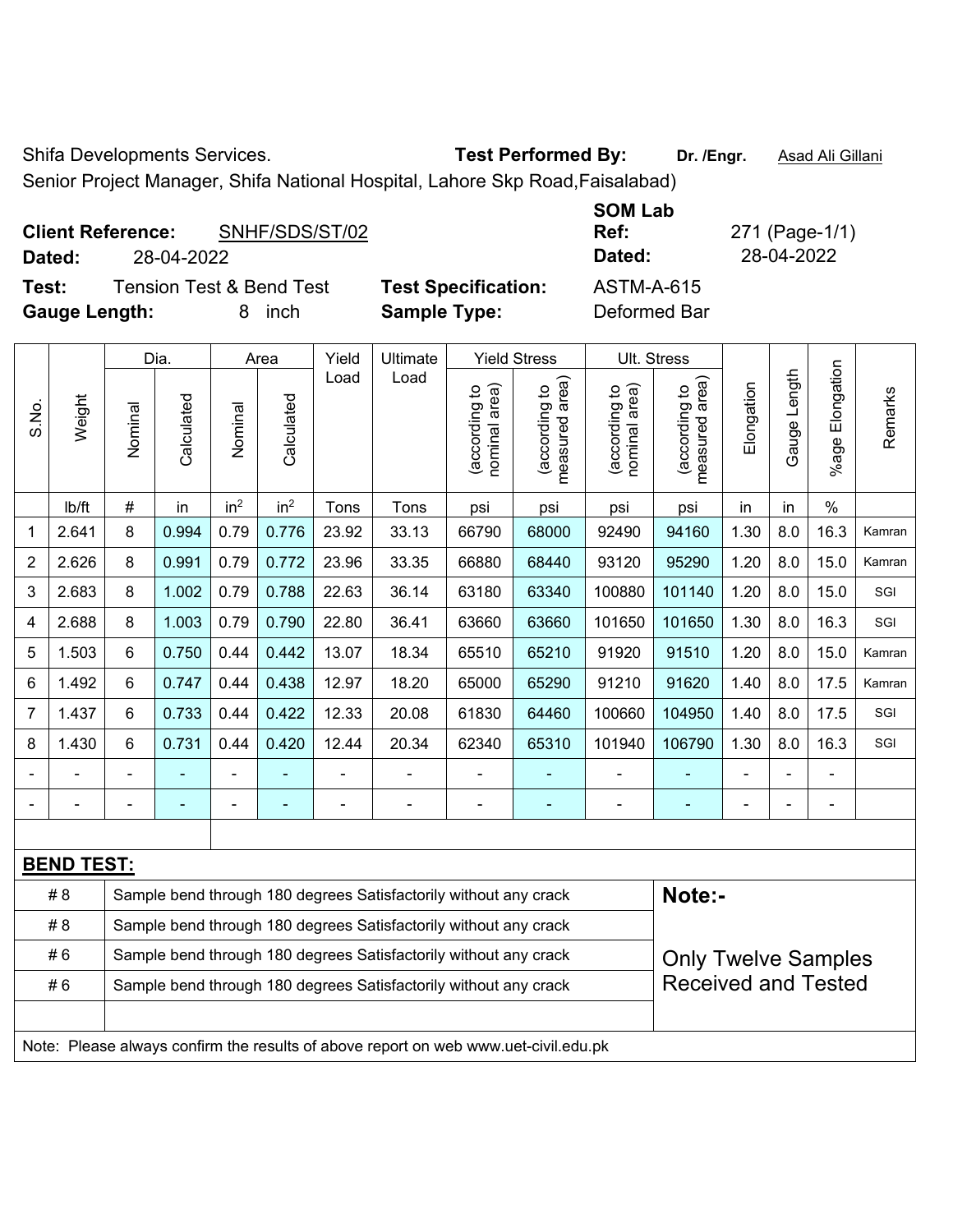Sub Divisional officer, **Test Performed By:** Dr. /Engr. **Asad Ali Gillani** Associated By: Dr. /Engr. **Asad Ali Gillani** 

BSD Fort Abbas.(Const. Of Police Station Fort Abbas ADP No 6006/2021-22)

| <b>Client Reference:</b><br>54 |
|--------------------------------|
|--------------------------------|

**Test:** Tension Test & Bend Test **Test Specification:** ASTM-A-615 **Gauge Length:** 8 inch **Sample Type:** Deformed Bar

**Ref:** 272 (Page-1/1) **Dated:** 01-04-2022 **Dated:** 28-04-2022

**SOM Lab** 

|                |                   |                                                                  | Dia.           |                 | Area            | Yield                    | Ultimate                                                                            |                                | <b>Yield Stress</b>             |                                | Ult. Stress                                            |                          |                |                       |         |
|----------------|-------------------|------------------------------------------------------------------|----------------|-----------------|-----------------|--------------------------|-------------------------------------------------------------------------------------|--------------------------------|---------------------------------|--------------------------------|--------------------------------------------------------|--------------------------|----------------|-----------------------|---------|
| S.No.          | Weight            | Nominal                                                          | Calculated     | Nominal         | Calculated      | Load                     | Load                                                                                | nominal area)<br>(according to | (according to<br>measured area) | nominal area)<br>(according to | (according to<br>measured area)                        | Elongation               | Gauge Length   | Elongation<br>$%$ age | Remarks |
|                | Ib/ft             | #                                                                | in             | in <sup>2</sup> | in <sup>2</sup> | Tons                     | Tons                                                                                | psi                            | psi                             | psi                            | psi                                                    | in                       | in             | $\%$                  |         |
| 1              | 1.688             | 6                                                                | 0.795          | 0.44            | 0.496           | 19.59                    | 22.78                                                                               | 98210                          | 87120                           | 114200                         | 101310                                                 | 1.10                     | 8.0            | 13.8                  |         |
| $\overline{2}$ | 0.660             | $\overline{4}$                                                   | 0.497          | 0.20            | 0.194           | 5.98                     | 8.23                                                                                | 65990                          | 68030                           | 90720                          | 93520                                                  | 1.40                     | 8.0            | 17.5                  |         |
| $\blacksquare$ | ä,                | $\blacksquare$                                                   | ۰              | $\blacksquare$  |                 | $\blacksquare$           | $\blacksquare$                                                                      | ä,                             | ÷,                              | ÷,                             | $\blacksquare$                                         | $\overline{\phantom{a}}$ |                | $\blacksquare$        |         |
|                | $\blacksquare$    | $\blacksquare$                                                   | ÷              | ÷,              | $\blacksquare$  | Ĭ.                       | $\blacksquare$                                                                      | $\blacksquare$                 | ä,                              | $\blacksquare$                 | $\blacksquare$                                         | ä,                       |                | $\blacksquare$        |         |
|                | $\blacksquare$    | $\blacksquare$                                                   | L,             | ä,              |                 | ä,                       | $\blacksquare$                                                                      | $\blacksquare$                 | $\blacksquare$                  | $\blacksquare$                 | ä,                                                     | $\blacksquare$           |                | $\blacksquare$        |         |
|                |                   |                                                                  |                | -               |                 |                          | $\blacksquare$                                                                      | $\blacksquare$                 |                                 | $\blacksquare$                 | $\blacksquare$                                         | $\blacksquare$           |                | $\overline{a}$        |         |
|                |                   |                                                                  | $\overline{a}$ | ÷               |                 |                          | $\blacksquare$                                                                      | $\blacksquare$                 |                                 | Ē,                             |                                                        | $\blacksquare$           |                | Ē,                    |         |
| $\blacksquare$ | ä,                | $\blacksquare$                                                   | ä,             | ۰               |                 | Ē,                       | $\blacksquare$                                                                      | $\blacksquare$                 | $\blacksquare$                  | $\overline{\phantom{a}}$       | ÷                                                      | $\blacksquare$           | $\blacksquare$ | $\blacksquare$        |         |
|                | L,                | $\blacksquare$                                                   | ۰              | ۰               |                 | $\overline{\phantom{0}}$ | $\blacksquare$                                                                      | $\blacksquare$                 | ٠                               | $\blacksquare$                 | ٠                                                      | $\overline{\phantom{0}}$ |                | $\blacksquare$        |         |
| $\blacksquare$ | ÷                 | $\blacksquare$                                                   | ÷,             | ÷,              | $\blacksquare$  | ä,                       | $\blacksquare$                                                                      | $\blacksquare$                 | ٠                               | $\blacksquare$                 | $\blacksquare$                                         | $\blacksquare$           |                | $\blacksquare$        |         |
|                |                   |                                                                  |                |                 |                 |                          |                                                                                     |                                |                                 |                                |                                                        |                          |                |                       |         |
|                | <b>BEND TEST:</b> |                                                                  |                |                 |                 |                          |                                                                                     |                                |                                 |                                |                                                        |                          |                |                       |         |
|                | #6                |                                                                  |                |                 |                 |                          | Sample bend through 180 degrees Satisfactorily without any crack                    |                                |                                 |                                | Note:-                                                 |                          |                |                       |         |
|                | #4                | Sample bend through 180 degrees Satisfactorily without any crack |                |                 |                 |                          |                                                                                     |                                |                                 |                                |                                                        |                          |                |                       |         |
|                |                   |                                                                  |                |                 |                 |                          |                                                                                     |                                |                                 |                                | <b>Only Four Samples</b><br><b>Received and Tested</b> |                          |                |                       |         |
|                |                   |                                                                  |                |                 |                 |                          | Note: Please always confirm the results of above report on web www.uet-civil.edu.pk |                                |                                 |                                |                                                        |                          |                |                       |         |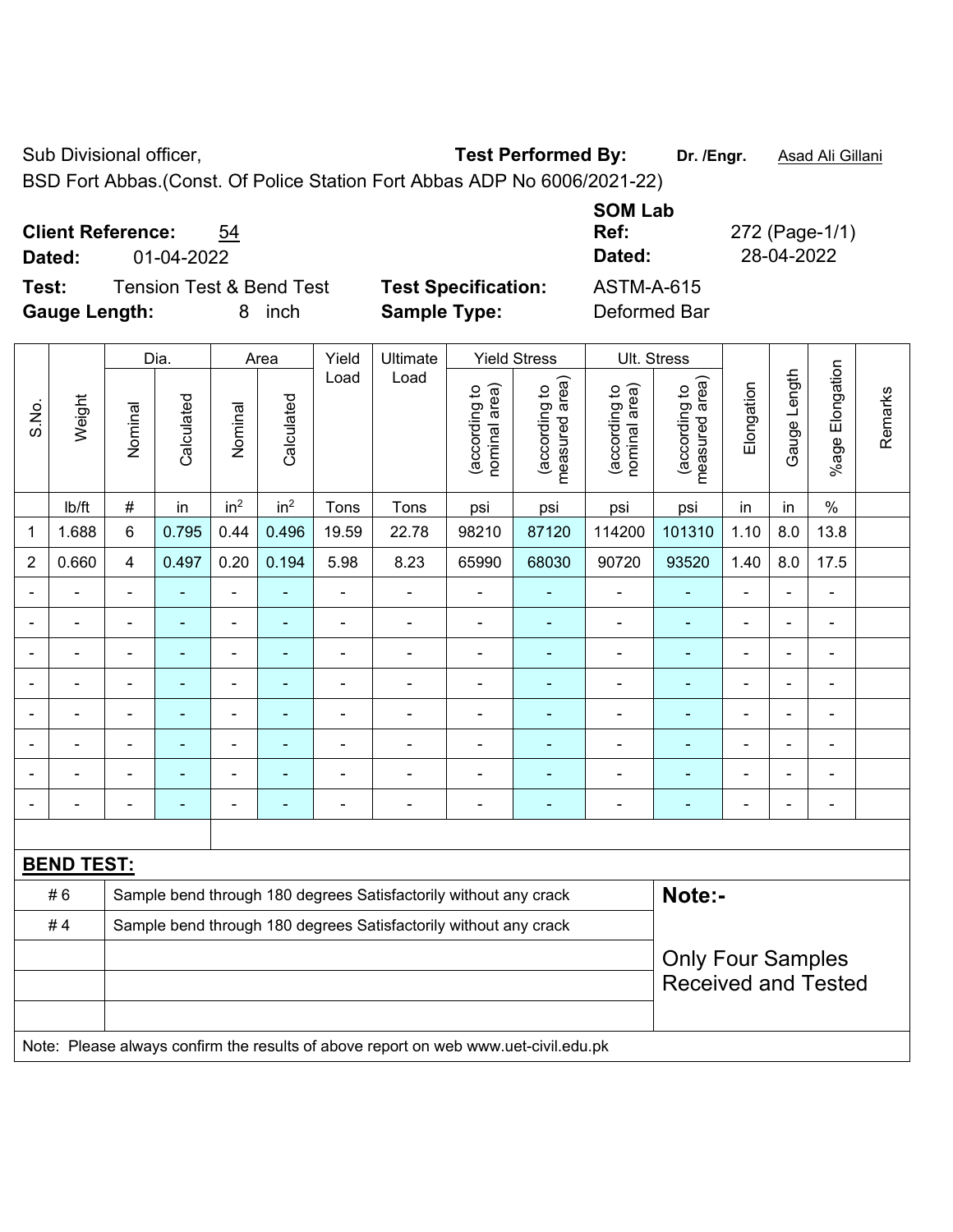Sub Divisional officer, **Test Performed By:** Dr. /Engr. **Asad Ali Gillani** Associated By: Dr. /Engr. **Asad Ali Gillani** 

BSD Bahawalnagar.(Const. Of Circuit House At Distt Bahawalnager)

| <b>Client Reference:</b> | 496/BWN                             |                            | <b>SOM Lab</b><br>Ref: | 273 (Page-1/1) |
|--------------------------|-------------------------------------|----------------------------|------------------------|----------------|
| 24-03-2022<br>Dated:     |                                     |                            | Dated:                 | 28-04-2022     |
| Test:                    | <b>Tension Test &amp; Bend Test</b> | <b>Test Specification:</b> | <b>ASTM-A-615</b>      |                |
| <b>Gauge Length:</b>     | inch<br>8.                          | <b>Sample Type:</b>        | Deformed Bar           |                |

|                |                   |                                                                                             | Dia.       |                          | Area            | Yield          | Ultimate                                                                            |                                | <b>Yield Stress</b>             |                                | Ult. Stress                     |                |              |                       |         |
|----------------|-------------------|---------------------------------------------------------------------------------------------|------------|--------------------------|-----------------|----------------|-------------------------------------------------------------------------------------|--------------------------------|---------------------------------|--------------------------------|---------------------------------|----------------|--------------|-----------------------|---------|
| S.No.          | Weight            | Nominal                                                                                     | Calculated | Nominal                  | Calculated      | Load           | Load                                                                                | nominal area)<br>(according to | (according to<br>measured area) | nominal area)<br>(according to | (according to<br>measured area) | Elongation     | Gauge Length | Elongation<br>$%$ age | Remarks |
|                | lb/ft             | $\#$                                                                                        | in         | in <sup>2</sup>          | in <sup>2</sup> | Tons           | Tons                                                                                | psi                            | psi                             | psi                            | psi                             | in             | in           | $\frac{0}{0}$         |         |
| 1              | 2.650             | 8                                                                                           | 0.996      | 0.79                     | 0.779           | 27.68          | 34.17                                                                               | 77270                          | 78360                           | 95390                          | 96740                           | 1.20           | 8.0          | 15.0                  |         |
| $\overline{2}$ | 1.690             | 6                                                                                           | 0.795      | 0.44                     | 0.497           | 19.18          | 22.68                                                                               | 96160                          | 85130                           | 113690                         | 100650                          | 1.20           | 8.0          | 15.0                  |         |
| 3              | 0.673             | 4                                                                                           | 0.502      | 0.20                     | 0.198           | 5.88           | 8.28                                                                                | 64860                          | 65520                           | 91280                          | 92200                           | 1.40           | 8.0          | 17.5                  |         |
|                | L,                | $\blacksquare$                                                                              | ÷,         | $\blacksquare$           |                 | $\blacksquare$ | $\blacksquare$                                                                      | ä,                             | ٠                               | ÷                              | $\blacksquare$                  | $\blacksquare$ |              | $\blacksquare$        |         |
|                | $\blacksquare$    | ä,                                                                                          | ÷          | $\blacksquare$           | $\blacksquare$  | ä,             | $\blacksquare$                                                                      | ä,                             | ۰                               | $\blacksquare$                 | ÷                               | $\blacksquare$ |              | $\blacksquare$        |         |
|                | L.                | $\blacksquare$                                                                              | ä,         | $\blacksquare$           |                 | ä,             | $\blacksquare$                                                                      | ä,                             | ٠                               | ÷,                             | ä,                              | $\blacksquare$ |              | ÷,                    |         |
|                |                   |                                                                                             | ÷          | ä,                       |                 |                | $\blacksquare$                                                                      | L,                             |                                 | $\blacksquare$                 |                                 |                |              | ÷                     |         |
|                |                   |                                                                                             |            |                          |                 |                |                                                                                     | $\blacksquare$                 |                                 |                                |                                 |                |              | $\blacksquare$        |         |
|                |                   |                                                                                             |            | $\overline{\phantom{0}}$ |                 |                | $\blacksquare$                                                                      | $\blacksquare$                 |                                 |                                |                                 |                |              | $\blacksquare$        |         |
| $\blacksquare$ |                   |                                                                                             |            | $\blacksquare$           |                 |                | $\overline{\phantom{0}}$                                                            | $\blacksquare$                 | ۰                               |                                | $\overline{\phantom{0}}$        |                |              | $\blacksquare$        |         |
|                |                   |                                                                                             |            |                          |                 |                |                                                                                     |                                |                                 |                                |                                 |                |              |                       |         |
|                | <b>BEND TEST:</b> |                                                                                             |            |                          |                 |                |                                                                                     |                                |                                 |                                |                                 |                |              |                       |         |
|                | # 8               |                                                                                             |            |                          |                 |                | Sample bend through 180 degrees Satisfactorily without any crack                    |                                |                                 |                                | Note:-                          |                |              |                       |         |
|                | #6                | Sample bend through 180 degrees Satisfactorily without any crack                            |            |                          |                 |                |                                                                                     |                                |                                 |                                |                                 |                |              |                       |         |
|                | #4                | Sample bend through 180 degrees Satisfactorily without any crack<br><b>Only Six Samples</b> |            |                          |                 |                |                                                                                     |                                |                                 |                                |                                 |                |              |                       |         |
|                |                   | <b>Received and Tested</b>                                                                  |            |                          |                 |                |                                                                                     |                                |                                 |                                |                                 |                |              |                       |         |
|                |                   |                                                                                             |            |                          |                 |                |                                                                                     |                                |                                 |                                |                                 |                |              |                       |         |
|                |                   |                                                                                             |            |                          |                 |                | Note: Please always confirm the results of above report on web www.uet-civil.edu.pk |                                |                                 |                                |                                 |                |              |                       |         |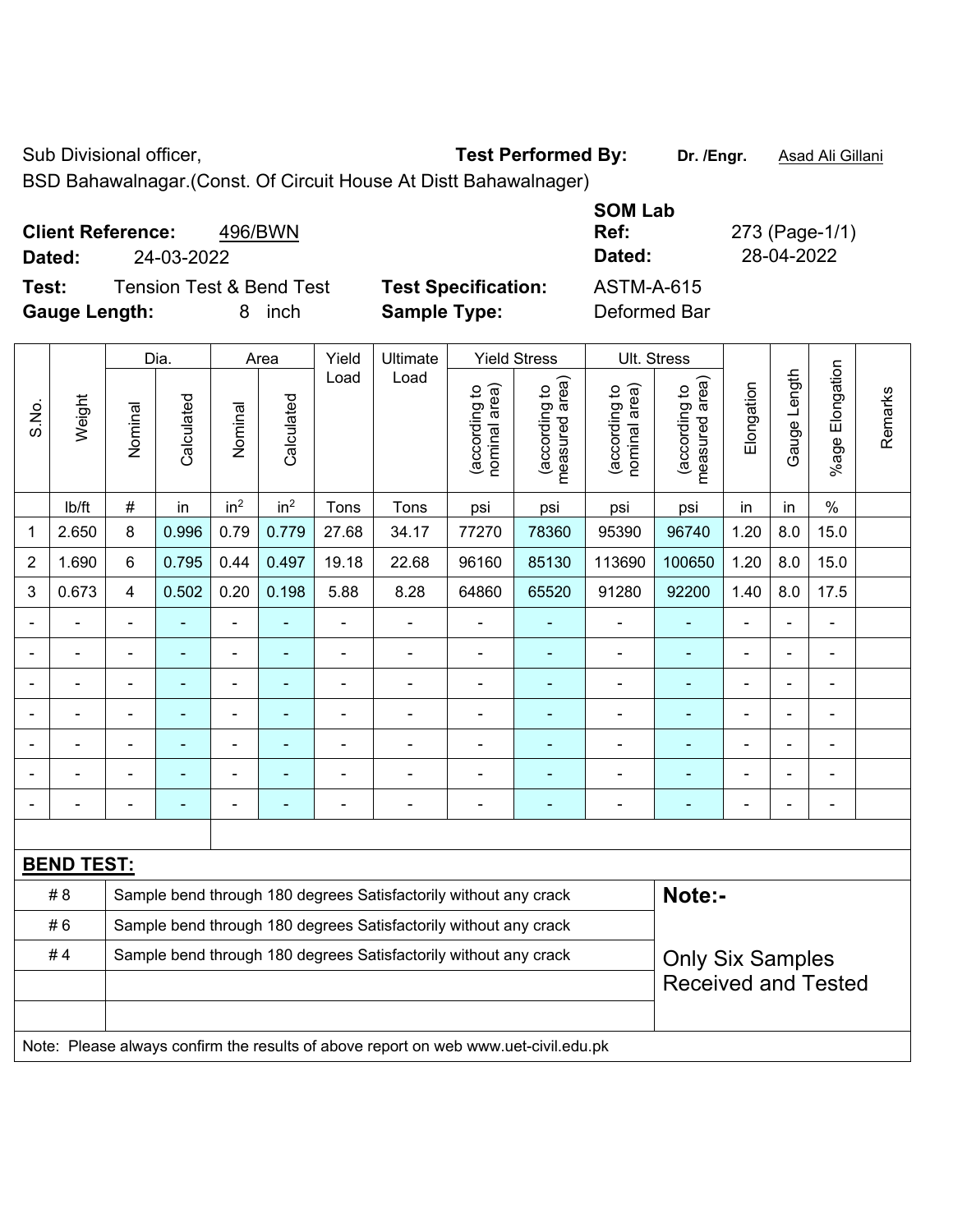# **Test Performed by**: Dr. S. Asad Ali Gillani

Muhammad Afzal RE Kachhi Canal Remaining Works Consultants.KC-6B (Construction Of Main Canal And Distribution System From RD 1193+000 to 1252+000)

**Reference No.: KCB/RE-6B(2R)/35 Dated: 07-04-2022 SOM Lab Ref**: CED/SOM/153 (Page-1/1) Dated: 13-04-2022

**Test:** Tensile Test, Elongation at Break, Tear Test, Hardness Test & Comp. Set Test

**Sample Type:** Elastomeric Bearing Pad (Rainbow)

#### **TENSILE STRENGTH AND ELONGATION TEST. (AS PER ASTM-D-412)**

| S. No          | <b>Sample Size</b><br>(mm) | <b>Ultimate Load</b><br>(kN) | Tensile<br>Strength<br>(Mpa) | Tensile<br>Strength<br>$\frac{\text{kg}}{\text{cm}^2}$ | <b>Elongation</b> at<br>$\text{Break}(\%)$ |
|----------------|----------------------------|------------------------------|------------------------------|--------------------------------------------------------|--------------------------------------------|
|                | $6.7 \times 2.2$           | 0.25                         | 16.96                        | 172.94                                                 | 500.0                                      |
| $\overline{2}$ | $6.7 \times 2.1$           | 0.26                         | 18.47                        | 188.33                                                 | 520.0                                      |

# **TEAR STRENGTH (AS PER ASTM-D-624)**

| S. No          | <b>Sample Size</b><br>(mm) | <b>Ultimate Load</b><br>(kN) | <b>Tear Strength</b><br>(N/mm) |
|----------------|----------------------------|------------------------------|--------------------------------|
|                | $17.0 \times 2.2$          | 0.135                        | 61.36                          |
| $\overline{2}$ | $16.0 \times 2.2$          | 0.180                        | 81.81                          |

### **- COMPRESSION SET TEST (AS PER ASTM-D-395)**

| S. No. | <b>Thickness of Sample</b> | <b>Final Thickness</b> | <b>Compression set</b> |
|--------|----------------------------|------------------------|------------------------|
|        | (mm)                       | (mm)                   | $\binom{0}{0}$         |
|        |                            | 2.15                   | ר מר                   |

### **- HARDNESS TEST (AS PER ASTM-D-2240 )**

| S. No | <b>Sample Type</b>      | Hardness (Shore A) |
|-------|-------------------------|--------------------|
|       | Elastomeric Bearing Pad | 61.66              |